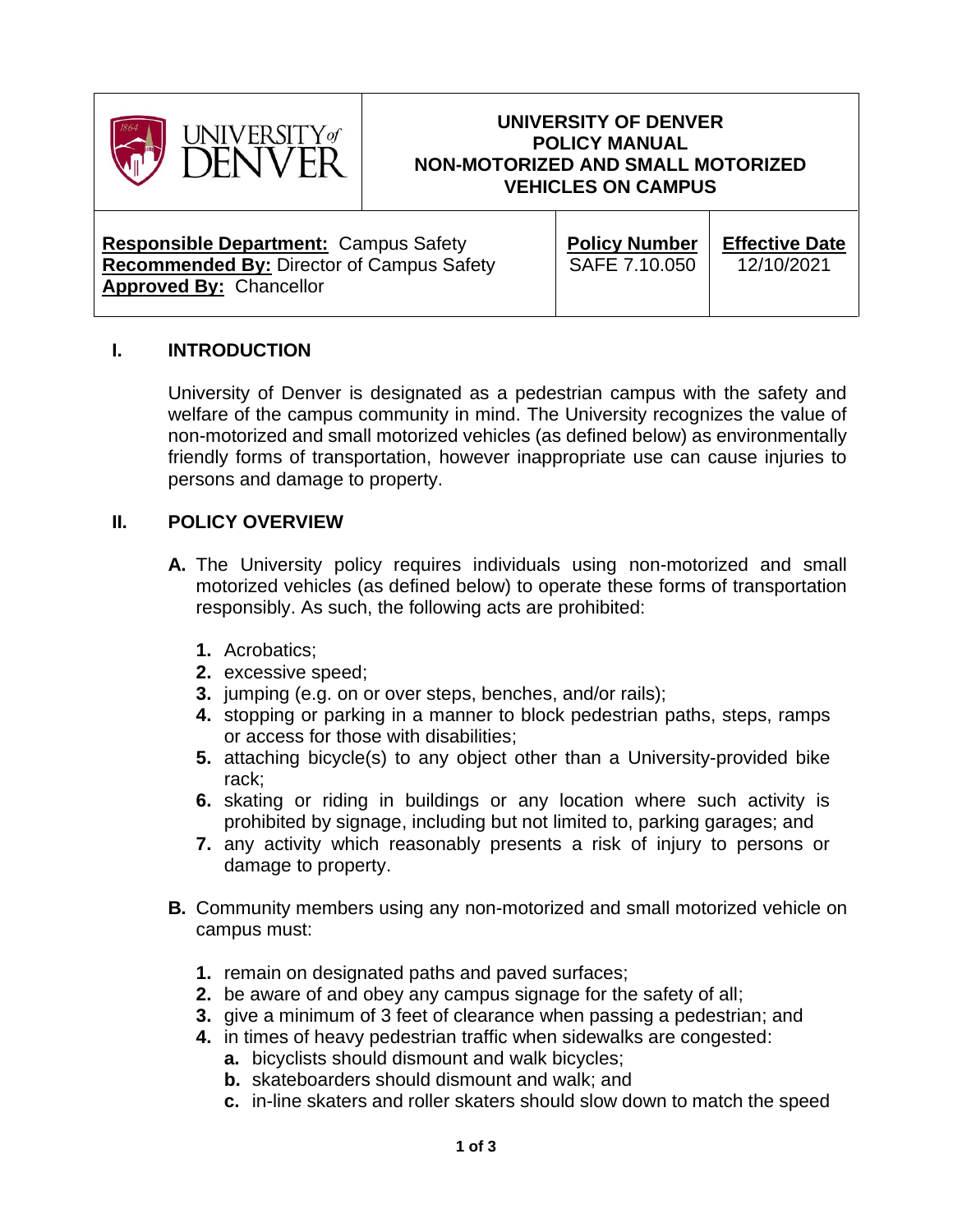of pedestrians.

- **C.** Pedestrians always have the right of way on campus.
- **D.** The University may ban specified types of non-motorized and small motorized vehicles from all University property or from particular areas on campus on either a permanent or temporary basis.
- **E.** Mopeds and motorized bicycles are prohibited on campus sidewalks. Mopeds and motorized bicycles should only be operated on campus streets.
- **F.** E-scooters are prohibited on campus paths.
- **G.** This Policy does not preclude the use of non-motorized and small motorized vehicles by Campus Safety, or in sporting activities approved by the Office of Student Affairs and Inclusive Excellence and/or Conference and Event Services.
- **H.** Mobility devices used by mobility-impaired individuals are excluded from this Policy.

# **III. PROCESS OVERVIEW**

- **A.** The University may identify and by appropriate signage designate certain areas in which riding of any particular type of non-motorized or small motorized vehicle is prohibited (e.g., it may designate certain pedestrian pathways as off-limits for skateboard riding because risks of personal injury are heightened due to steep grades or congestion). Persons riding such non-motorized or small motorized vehicles shall comply with all official traffic control devices and signs including posted signs prohibiting riding in a particular designated location.
- **B.** Any non-motorized or small motorized vehicles found secured to any object (other than bicycles locked to identified bike racks) are subject to removal by Campus Safety.
- **C.** It is strongly recommended that bicycles be registered through the University Parking and Mobility Services. See [https://www.du.edu/parking/mobility/bicycling.](https://www.du.edu/parking/mobility/bicycling)
- **D.** Small motorized vehicles (i.e. under 49 cc's, such as scooters and mopeds) must be registered with the City of Denver and purchase a DU permit valid for scooter parking areas only. (*See* **[University of Denver Permit Regulations](https://www.du.edu/parking/parking-policies-and-procedures/permit-regulations)**).
- **E.** Motorcycles (i.e. two wheeled vehicles over 49 cc's) are not considered small motorized vehicles for purposes of this policy, and in any event are required to purchase a DU parking permit and park in the designated lot according to the